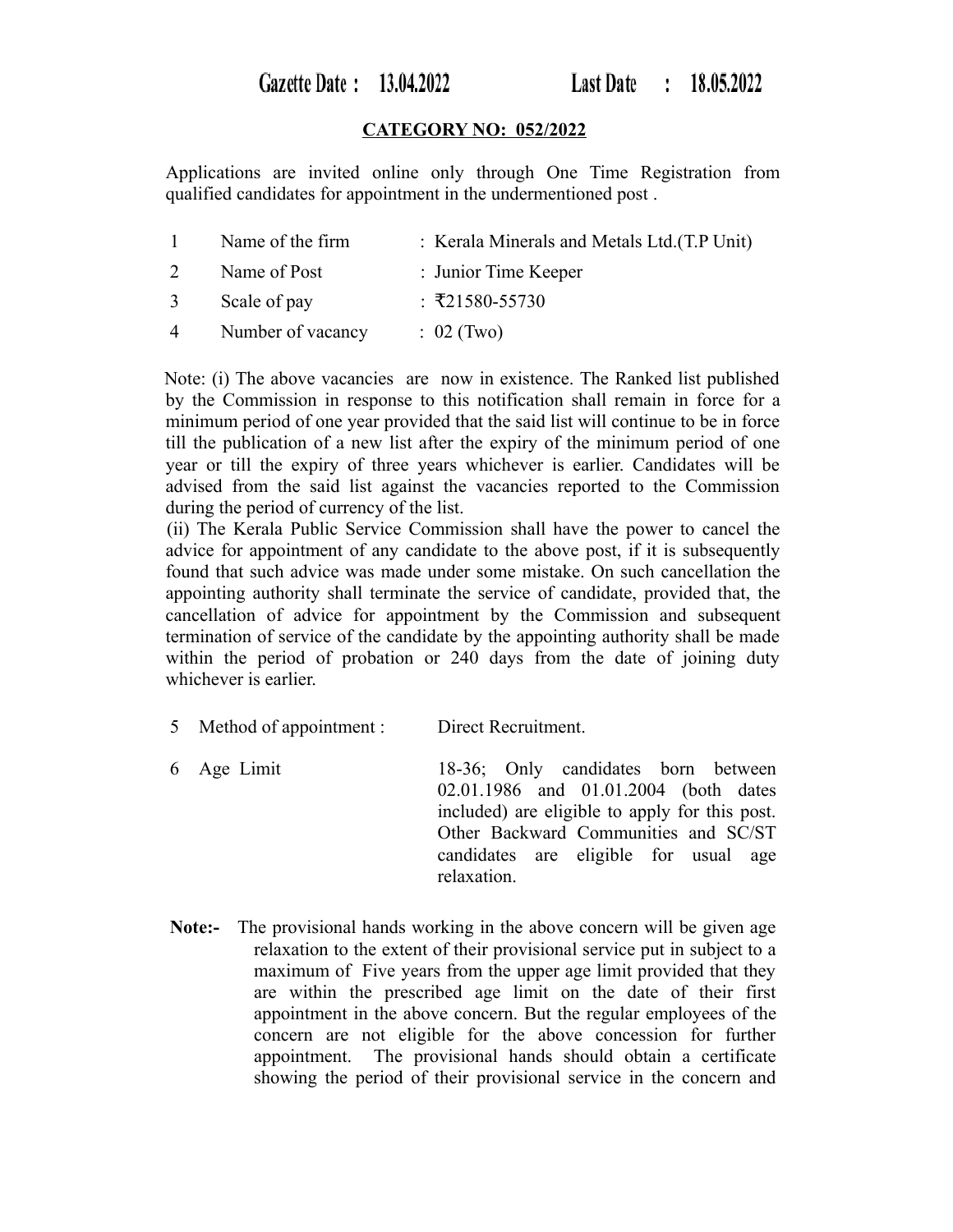shall produce the same as and when required by the Commission. It would also be clearly specified in the certificate that they were not working in the regular service of the concern.

[for other conditions regarding the age relaxation please see Para 2 (i), (iii), (iv), (vi), (vii) and (xii) of the General Conditions]

7 **Qualifications** 1.Bachelor's Degree from a recognized University.(Recognized by UGC or any agency)

> 2.One year experience in Time Keeping Functions such as maintenance of leave and attendance records etc in a reputed company.

Note: 1 Rule 10 a (ii) of Part II of KS&SSR is applicable.

- 2 Candidates who claim equivalent qualification instead of qualification mentioned in the notification shall produce the relevant Government Order to prove the equivalency at the time of verification, then only such qualification shall be treated as equivalent to the prescribed qualification concerned.
- 3 In the case of difference in original caste/community claimed in the application and that entered in SSLC book, the candidate shall produce a Gazette notification in this regard, along with Non Creamy Layer Certificate/ Community Certificate at the time of certificate verification.
- 4 Appropriate disciplinary action as per Rule 22 of KPSC Rules of procedure 1976, will be initiated against those candidates who submit applications with bogus claims of qualification and submit confirmation for writing examination irrespective of whether they are present or absent for the examination

# CERTIFICATE OF EXPERIENCE SHOULD BE IN THE FOLLOWING FORMAT

### **CERTIFICATE OF EXPERIENCE**

| Name of the Firm (Reputed Company)                                                |  |
|-----------------------------------------------------------------------------------|--|
| <b>Registration Number (SSI Registration</b><br>or any other Registration Number) |  |
| Date of Registration<br>Authority issued Registration                             |  |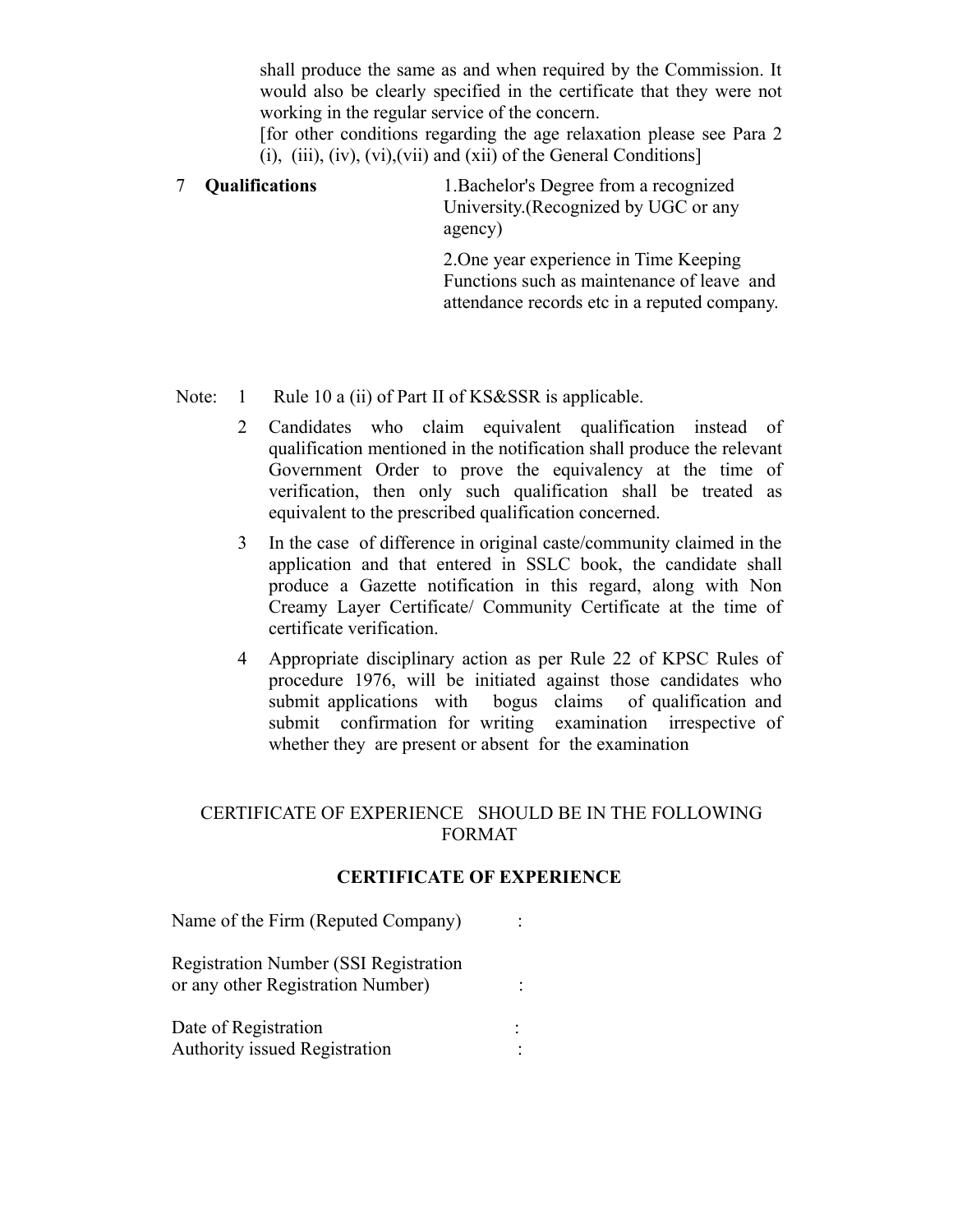Issued to (here enter Name and Address)............................................

…................ …....... .................................................................................................. .This is to certify that the above mentioned person has worked/ has been working/ is working in this institution as….......…................................(here enter the name of the post holding/ held or the nature of assignment holding/ held in the Institution) and has experience in Time Keeping Functions such as maintenance of leave and attendance records as Regular worker/ Temporary worker/Apprentice/Trainee/Casual Laborer (strike off whichever is not applicable) on .............................................as per day/ per mensem for a period ₹ of............ years ….........months...............days from................... to.....................

|        | Signature with date                    |
|--------|----------------------------------------|
| Place: | Name and Designation of the Issuing    |
| Date : | Authority with Name of the Institution |

(Office Seal)

#### **DECLARATION**

Certified that Sri./Smt................................................... mentioned in the above Experience Certificate has actually worked/ is working as …...........................................(Specify the name of the post and nature of employment) in the above Institution during the period mentioned therein as per the entry in the …......................................................................register (mention the name of Register) maintained by the employer as per the provision of …............................... Act (Name of the Act/ Rules to be specified). Also certified that I am the authorized person to inspect the Registers kept by the employer as per the provisions of the Act/ Rules of the …..........…......................State /Central Government.

 Signature with date Place: Name of Attesting Officer Date: with Designation and Name of Office who is the notified enforcement officer as per Act and Rules.

(Office Seal)

**NB:The Experience Certificates should be countersigned by an Authorized Officer of the State/Central Government. The veracity of the Experience Certificate will be subjected to scrutiny and legal action will be taken against those who issue or produce bogus certificate.**

**Note:** 1. Specify the post held and nature of assignment –Casual laborer, paid/unpaid, Apprentice/Regular worker or Temporary worker.

2. The Experience Certificate should be one acquired after obtaining the academic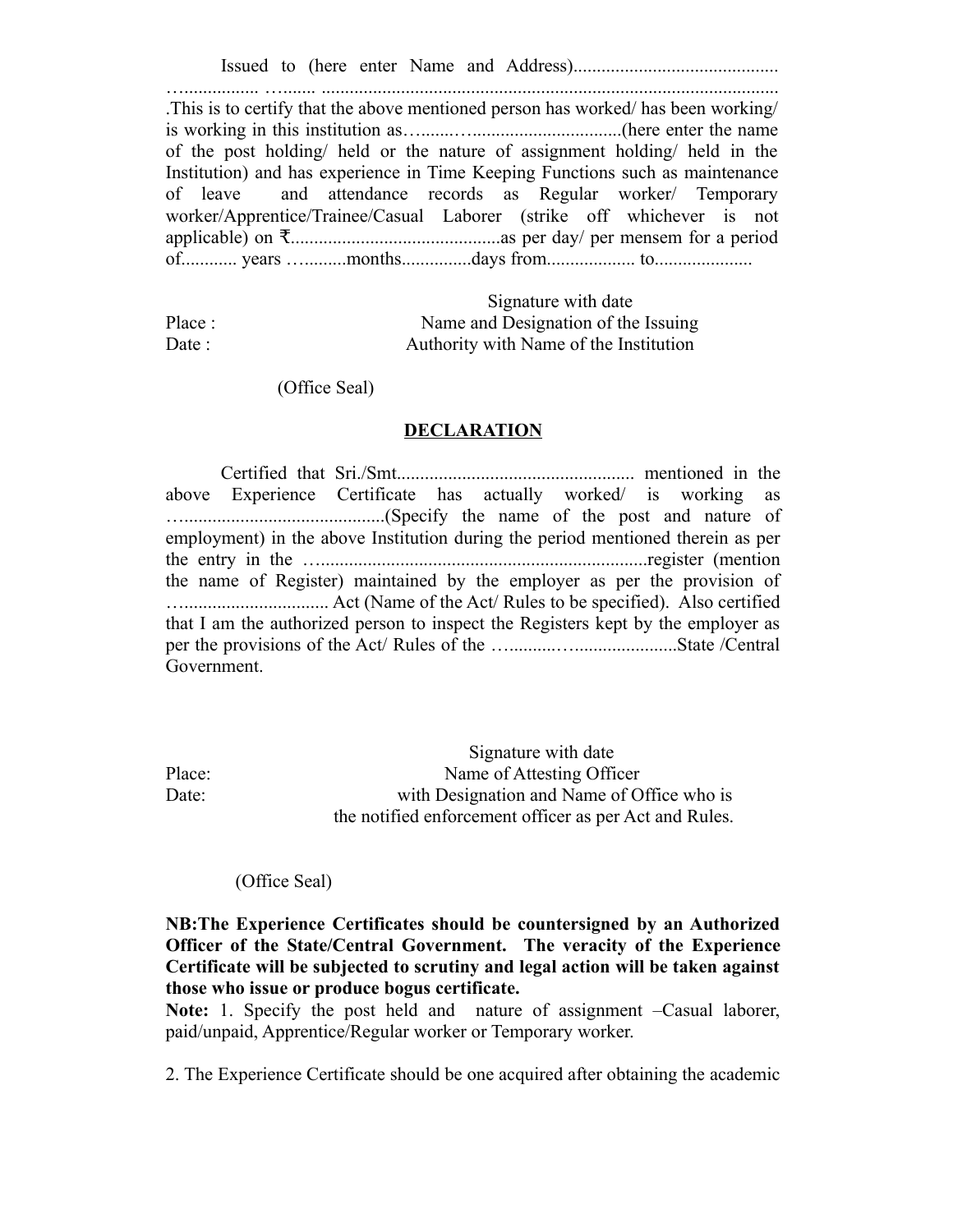or other basic qualifications and prior to the Last date fixed for receipt of application for the post.

3. For further details regarding experience, please see para 19, 20 & 21 of Part II of the General Conditions.

# **DECLARATION FOR THOSE WHO COULD NOT OBTAIN EXPERIENCE CERTIFICATE**

I Sri/Smt (here enter name and address) .......................................................................... .......................................... ..........................................................................certify that I have worked/have been working/ is working in (here enter name of institution / company /corporation /Govt. Department /Co-operative institution etc.) and has experience in Time Keeping Functions such as maintenance of leave and attendance records as.............................................(here enter the name of post holding or held ie. Regular worker/ Temporary/ worker/Paid Apprentice/ Trainee/ Casual Labourer etc.) on Rs.............................per day/ per mensem for a period of ..........years..................months................days from...............to..........................I will produce the prescribed experience certificate as and when called for by the Commission.

Place :

### Date : **Signature of Candidate**

**NB:The scanned image of experience certificate, or Declaration who could not obtain experience certificate should be uploaded of as per the format mentioned above, for the successful submission of application.**

# **8. Mode of submitting applications :-**

(a) Candidates must register as per 'ONE TIME REGISTRATION ' with the Official Website of Kerala Public Service Commission 'www.keralapsc.gov.in' before applying for the post. Candidates who have registered can apply by logging on to their profile using their User- ID and password. Candidates must click on the 'Apply Now' button of the respective posts in the Notification link to apply for a post. The photograph uploaded in the profile of the candidate who have already registered should be taken after 31.12.2012. But while creating new profile the photograph uploaded should be taken within 6(six) months. Name of the candidate and date of photograph taken should be printed legibly at the bottom portion. The photograph once uploaded meeting all requirements shall be valid for 10 years from the date of uploading. There is no change in other instructions regarding the uploading of photographs. No application fee is required. Candidates are responsible for the correctness of the personal information and secrecy of the password. Before the final submission of the application on the profile candidates must ensure correctness of the information